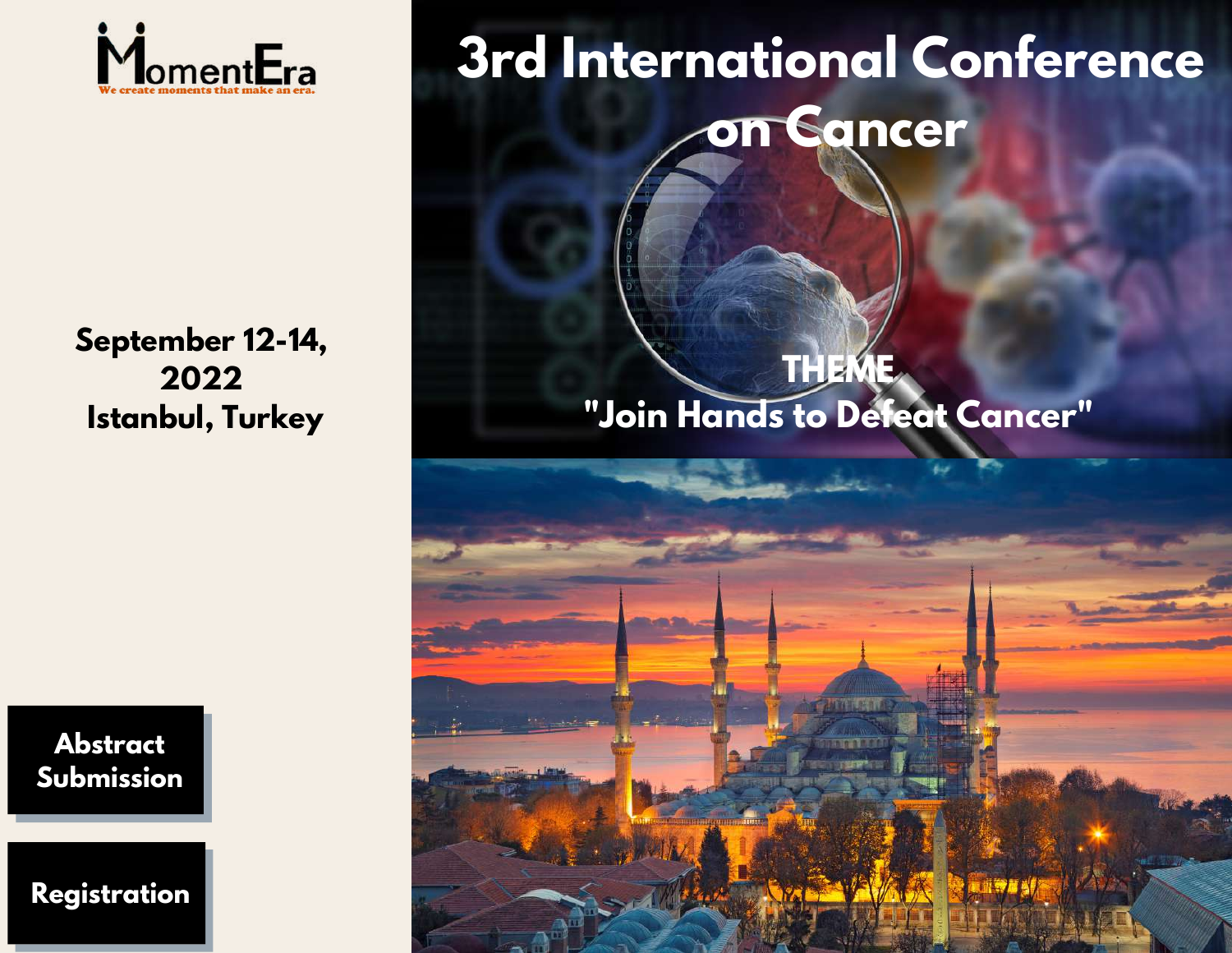

# **2022 Istanbul, Turkey**

**Dear All,**

**We are glad to announce the 3rd International Conference on Cancer to be held during September 12-14, 2022 in Istanbul, Turkey.**

**3rd International Conference present and discuss wide range of current topics and will be September 12-14, one of the** *Cancer* **network** with colleagues from across the world and also get **contains**  $\Omega$ **This international conference is a great platform that's a confluence of all stake holders of the Industry, Academia, Researchers, Innovators, Regulators all coming together to available to discuss on the theme. Get the opportunity to introduced to sessions that will feature cutting edge presentations, special panel discussions, and live interaction with industry leaders and experts.**

> **Attend and network with your peers, exchange knowledge and expertise, share experiences and get to know and learn about the latest information.**

> > **Best Regards, Cancer 2022Team Email:cancer.oncology@momentera.org**

**[www.momentera.org](https://momentera.org/) Phone: +91- 9949531882 Email: cancer.oncology@momentera.org**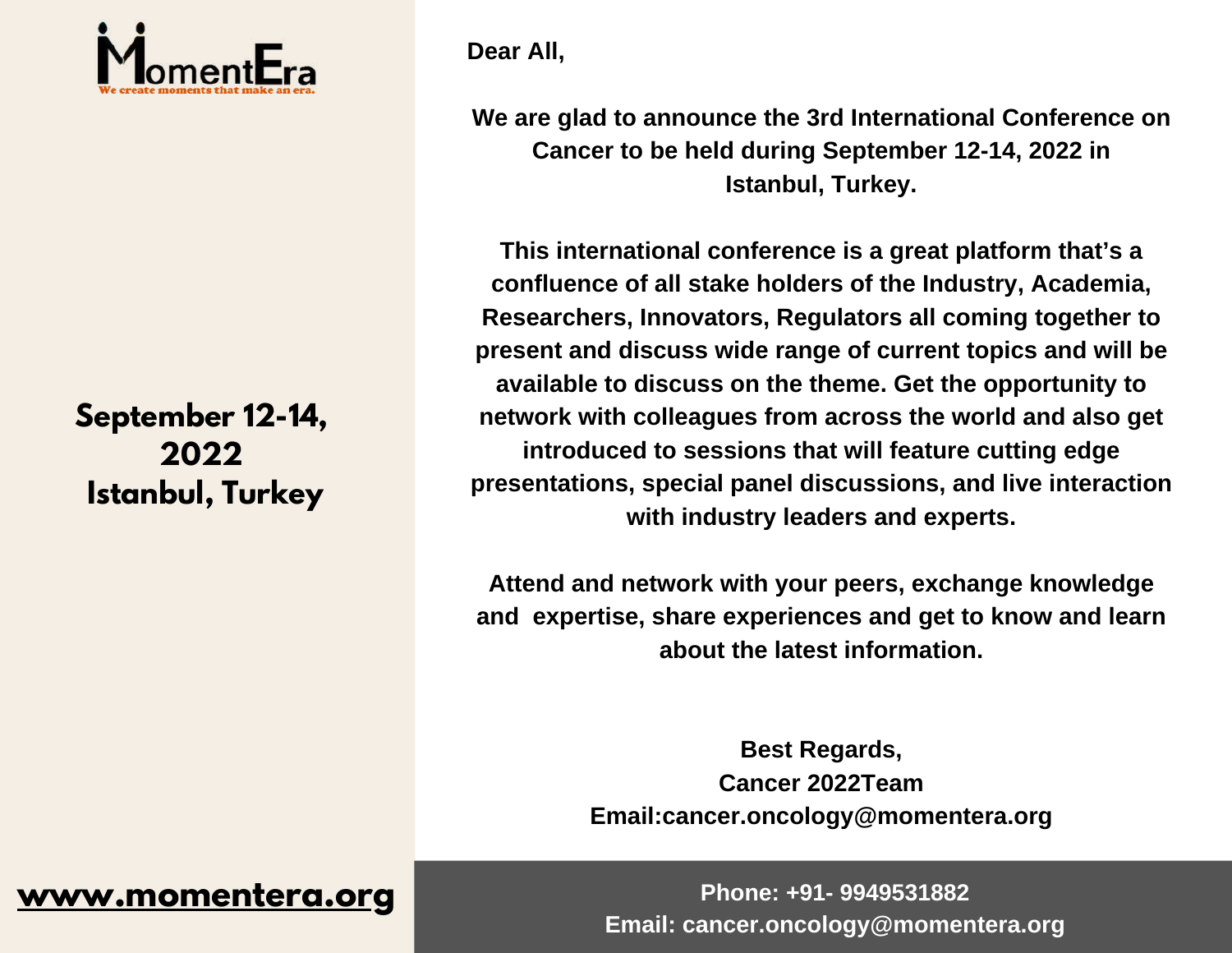

# **2022 Istanbul, Turkey**

### **ABOUT US**

**3rd International Conference advancements, approaches and challenges in their expertise. Momentera organizes International Medical Conferences in the field of Life Sciences, Pharmaceutical Sciences, Healthcare which covers all the subjects like Medical, Clinical & Non Clinical etc. We bring together world renowned scientists, researchers, specialists, practitioners along with senior executives, industry experts, societies & associations members to share their knowledge and exchange the**

**September 12-14,** Our conferences include Workshops, Symposiums, Special<br>
Sessions. Panel Discussions. **Sessions, Panel Discussions.**

### **WHY TO ATTEND**

- **Networking opportunities to meet and greet with experts & global influences face to face**
- **Eminent Keynotes forum**
- **Access to world renowned speakers**
- **Real time forum for presenters to share their research ideas & work to the world**
- **Get CME/CPD credits**
- **A great chance to know about emerging technologies and trends in the field**

**[www.momentera.org](https://momentera.org/)** Phone: +91- 9949531882 **Email: cancer.oncology@momentera.org**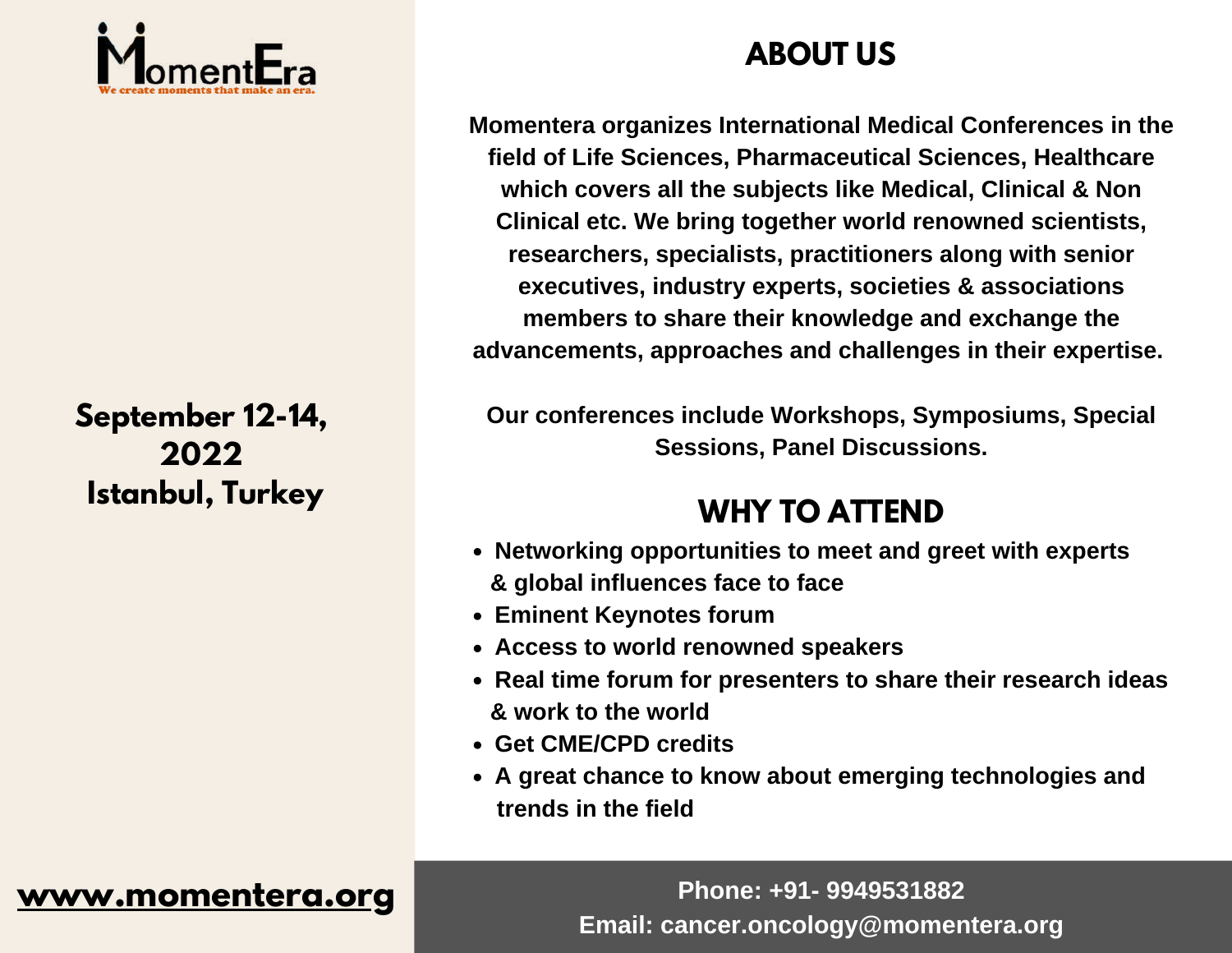

### **September 12-14, 2022 Istanbul, Turkey**

### **REASONS TO ATTEND**

#### *PRESENTING YOUR/ORGANISATION'S WORK ON A GLOBAL PLATFORM*

As a speaker you will be presenting to a room full of participants from all over the world, each providing a different perspective from the sector. Your expertise and knowledge will be showcased to key players in the field of Cancer.

#### *LEARN FROM OTHER SPEAKERS*

Listen to speakers from all over the world come and share their knowledge and expertise, attend our numerous Q&A sessions and panel discussions.

#### *DISCUSS AND OVERCOME ISSUES IN THE FIELD*

This conference offers unrivaled opportunities to work with other key leading experts from the Universities and Hospitals to discuss the main challenges in the sector and to come together to produce strategies to find solutions to these problems.

#### *LEAD A WORKSHOP*

By leading/organizing workshops, you will be presented with a perfect forum for an in depth discussion and debate into a key issue. These sessions can vary in format from case-study-led debate with interactive breakout sessions to a presentation based discussion group on a topic that may need a particular in-depth focus.

### *MEET & GREET WITH KEY PLAYERS*

This conference will bring together leading specialists from Universities, Hospitals, Academia to ensure it is a commercially productive event for all involved. Be it looking for partnerships, finding customers or building collaborations. This is the place for knowledge sharing and collaborations.

### **[www.momentera.org](https://momentera.org/) Phone: +91- 9949531882**

**Email: cancer.oncology@momentera.org**